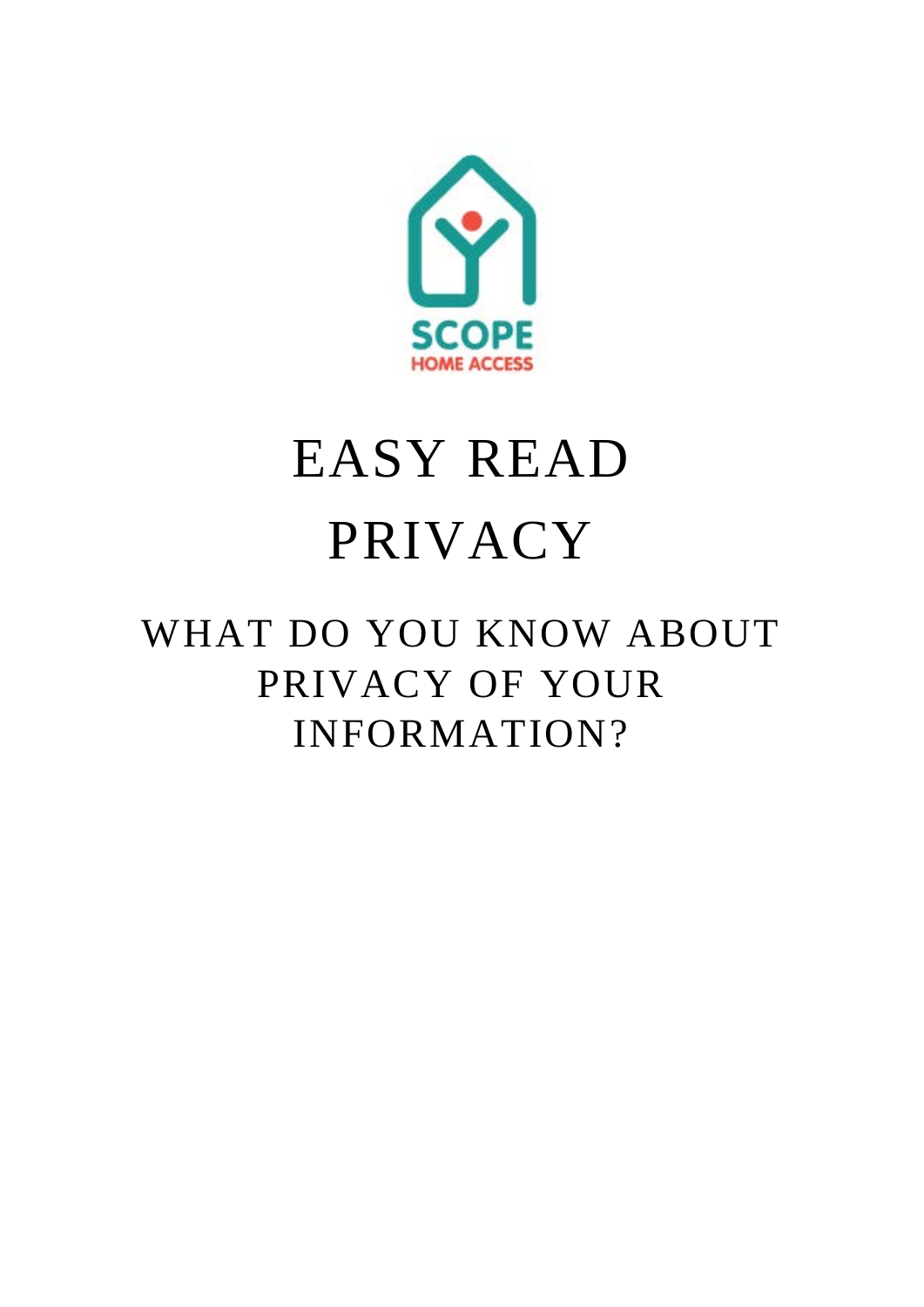



## This document is about Your **Privacy**.



We store information like;

- Your name, address and phone number
- People who you are close to (mum, daughter…etc)
- Details about why and how we are helping you



This helps us to support you, and to check the quality of our services. We are responsible for keeping your information **safe**.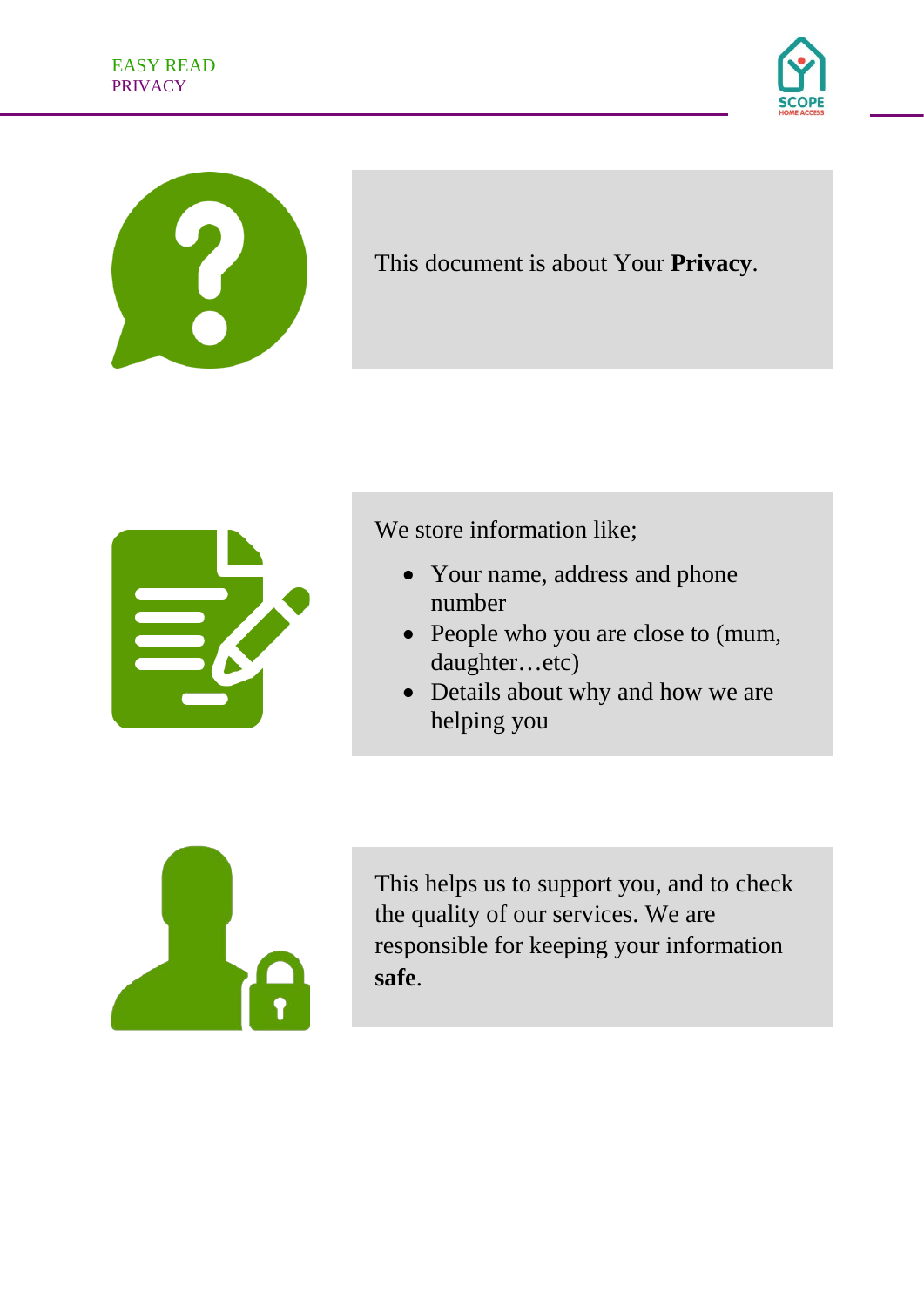





We use your information so we can work with you to design supports to suit you.



We only share your information if you say '**Yes'**, or if there is a situation that makes us.



We only **share** your information

- with a **trusted** person
- when we need to so you can be safe
- with your permission to provide required information to NDIS or other government organisations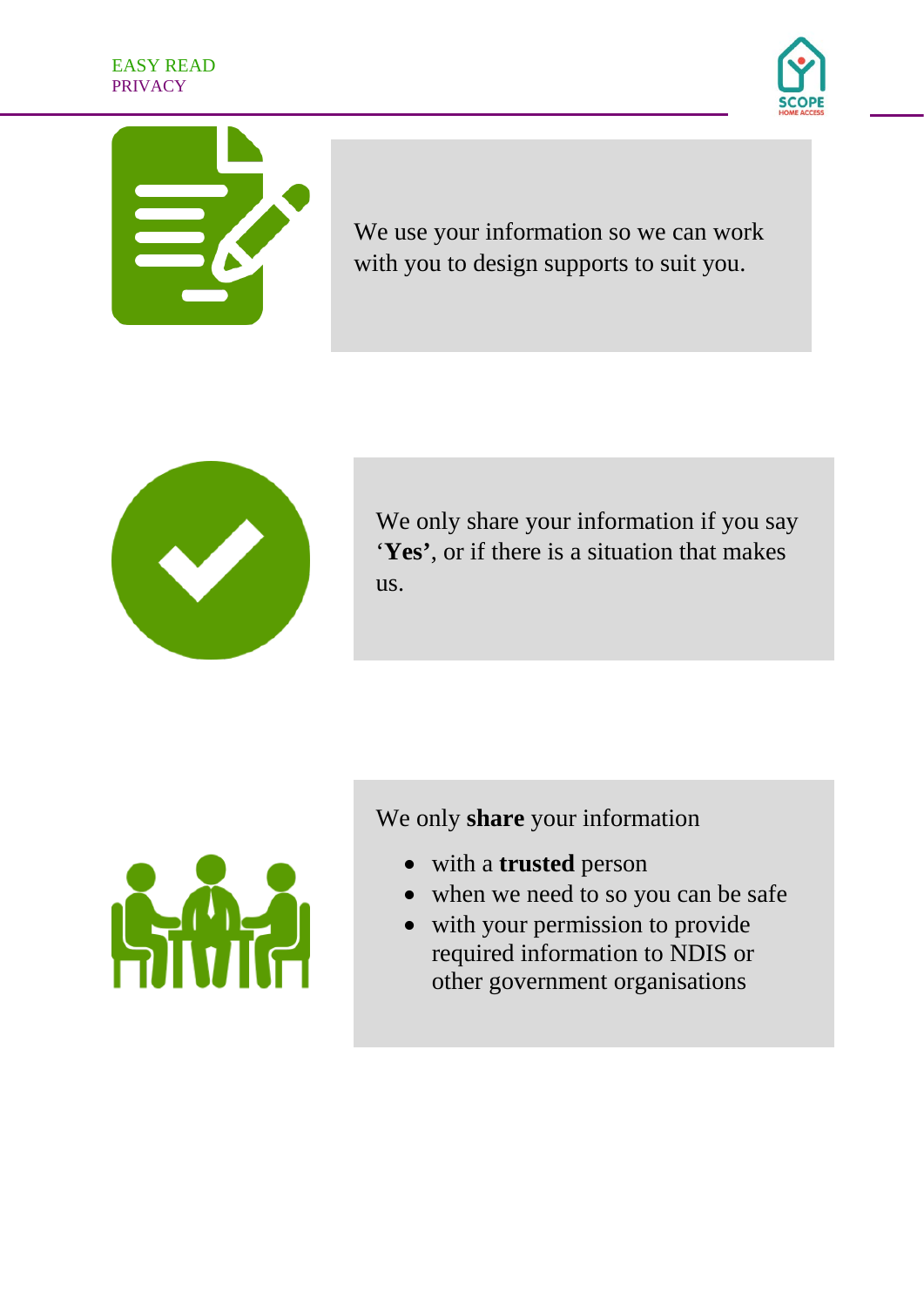





When asked to share you information you can so '**No'** or opt out of sharing it.



We keep your information safe so only those you say can see it.



You have several rights with your information:

- The right to see a copy of the information we hold about you
- The right to have inaccurate or incomplete information corrected by us
- The right to object to any information you think is inaccurate